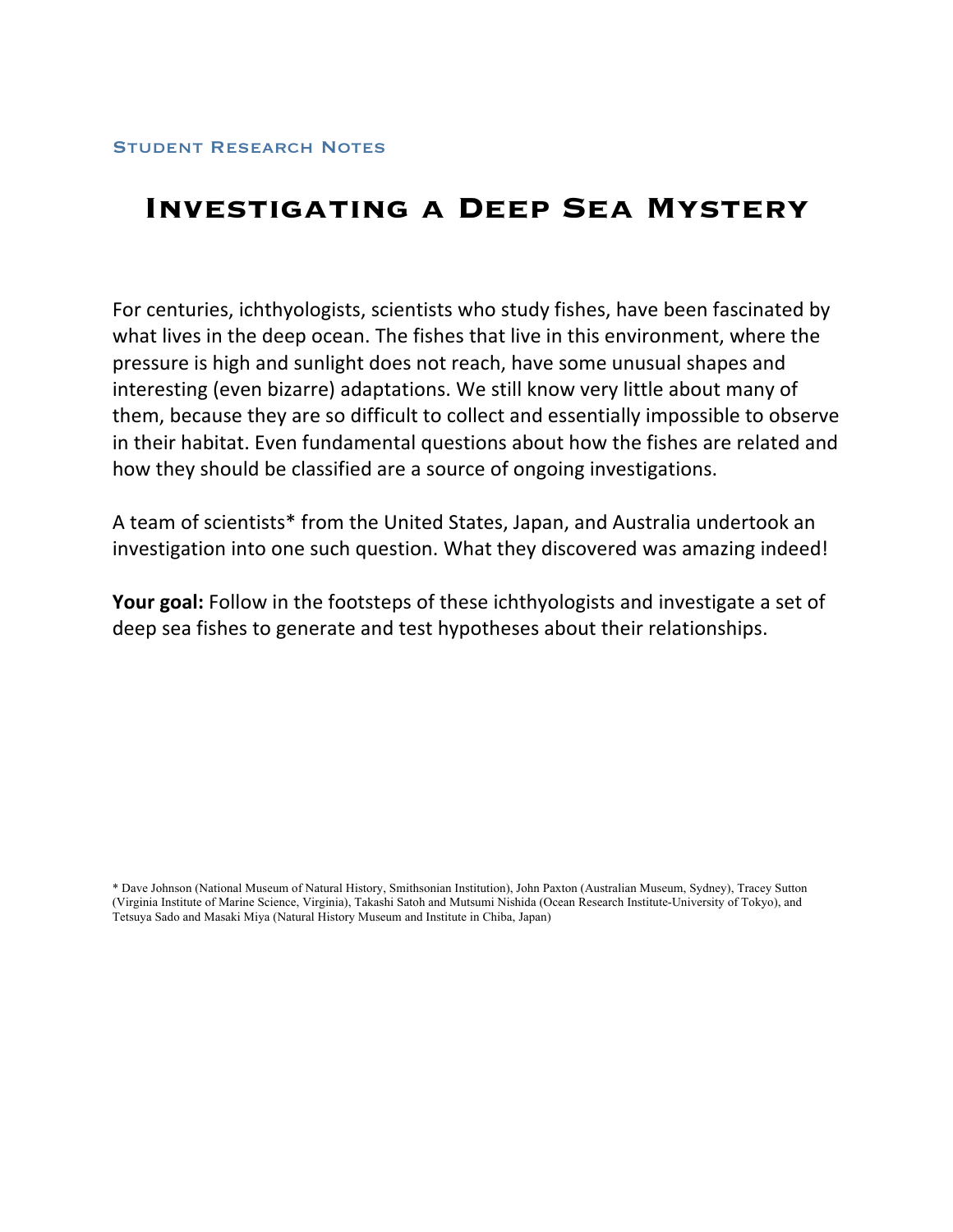#### PART I - INTRODUCTION - WHAT IS A FISH?

## **What
is
a
fish?**

Draw a picture of a fish. Be sure to include and label the features you think all fishes have and can
be
used
to
identify
something
as
a
fish.
Make
a
list
of
other
important
behaviors
or
traits that
all
fishes
have.

## **Fish
Checklist**

 $\overline{\phantom{a}}$ 

 $\overline{\phantom{a}}$ 

 $\overline{\phantom{a}}$ 

 $\overline{\phantom{a}}$ 

\_\_\_\_\_

 $\overline{\phantom{a}}$ 

After reading What is a fish?, create a checklist you could use to determine if something is a fish.

What are some exceptions to the general fish characteristics you listed?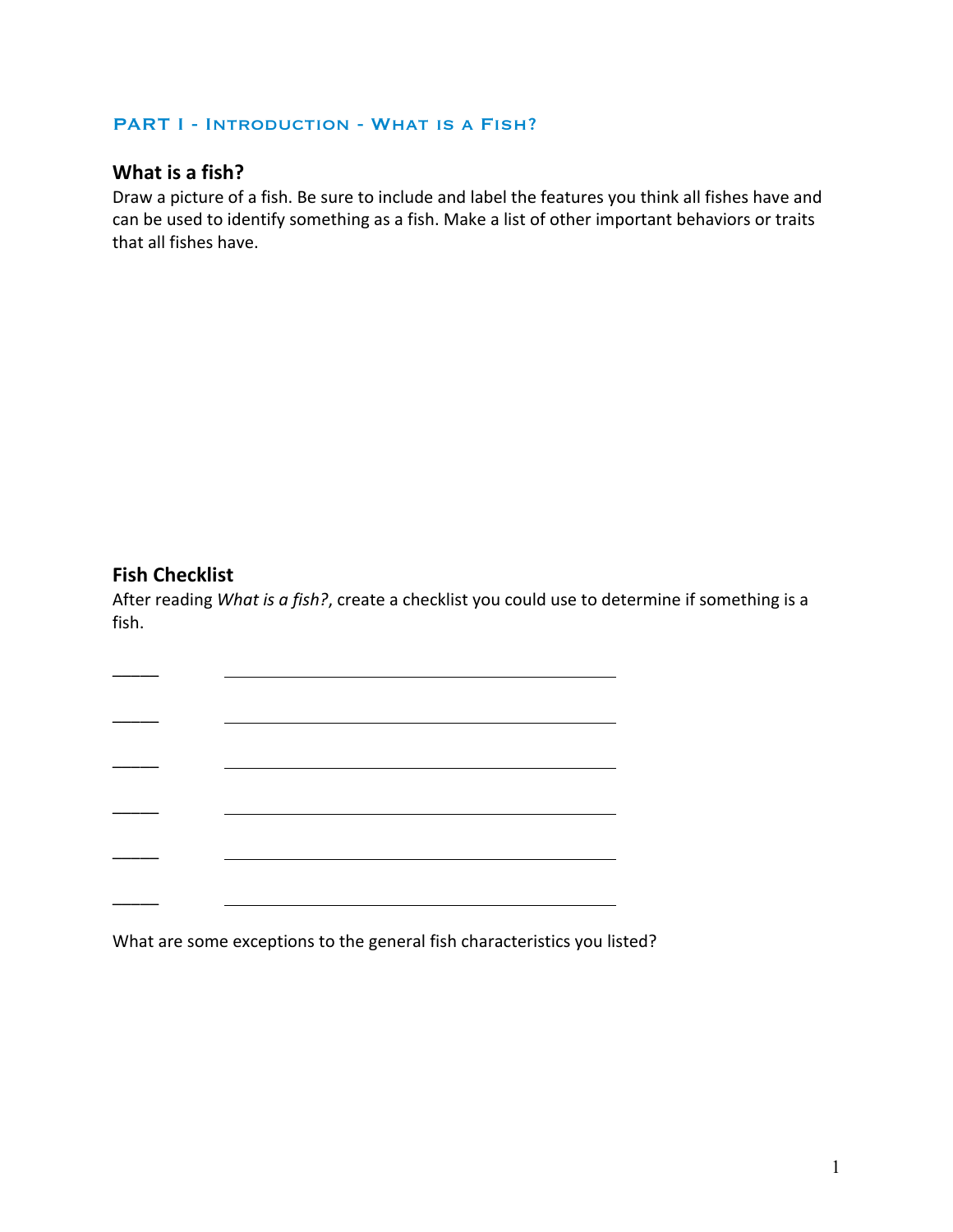PART I - INTRODUCTION - WHAT IS A FISH?

**What
is
a
Fish
Notes:**

### PART II - Classifying Some Unusual Fishes

# **Notes:
Deep
Sea
Fish
Classification**

What did you learn about the deep-sea fishes that you classified?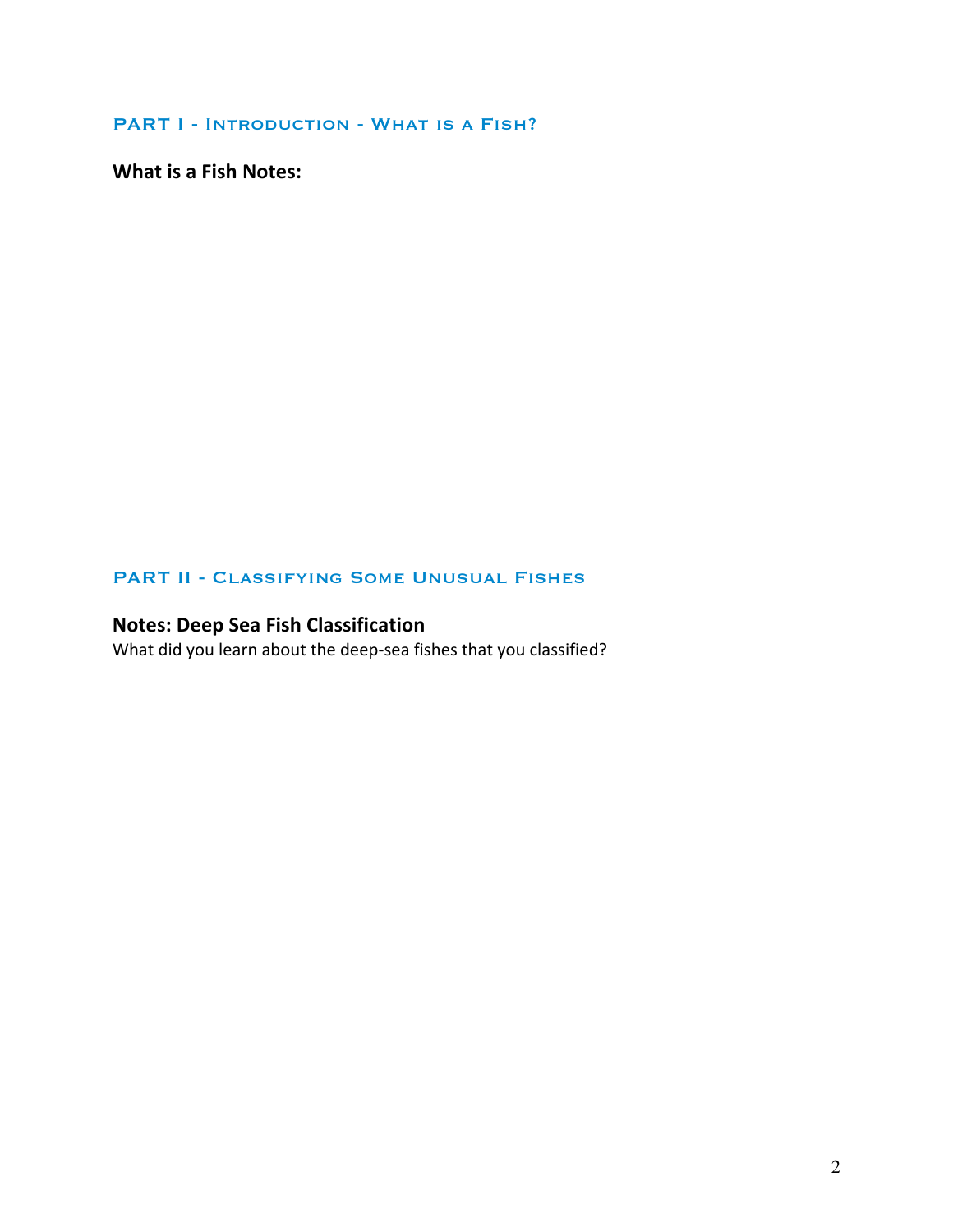#### PART III - LOOKING FOR PATTERNS IN COLLECTION DATA

| <b>Number of</b> | Cetomimidae        | Megalomycteridae      | Mirapinnidae     |
|------------------|--------------------|-----------------------|------------------|
| specimens        | <b>Whalefishes</b> | <b>Bignose fishes</b> | <b>Tapetails</b> |
| collected        |                    |                       |                  |
| Total            | 600                | 65                    | 120              |
| <b>Adults</b>    | 600                | 65                    | 0                |
| <b>Immature</b>  | 0                  | 0                     | 120              |
| <b>Females</b>   | 600                | 0                     |                  |
| <b>Males</b>     | 0                  | 65                    |                  |
| Size (mm)        | 26-408             | 34-68                 | $5 - 56$         |
| Depth caught (m) | <b>Below 1000</b>  | <b>Below 1000</b>     | Above 200        |
|                  |                    |                       | 1 caught below   |
|                  |                    |                       | 200              |

## **Fish
Collection
Data
Table**

The
table
above
is
a
summary
of
data
from
members
of
the
three
clades
that
has
been collected by scientists over many years. Take a close look at the data. What patterns do you observe?

How
does
this
data
impact
the
Three
Clade
Hypothesis?

What is an alternative explanation or hypothesis to explain the patterns in the data?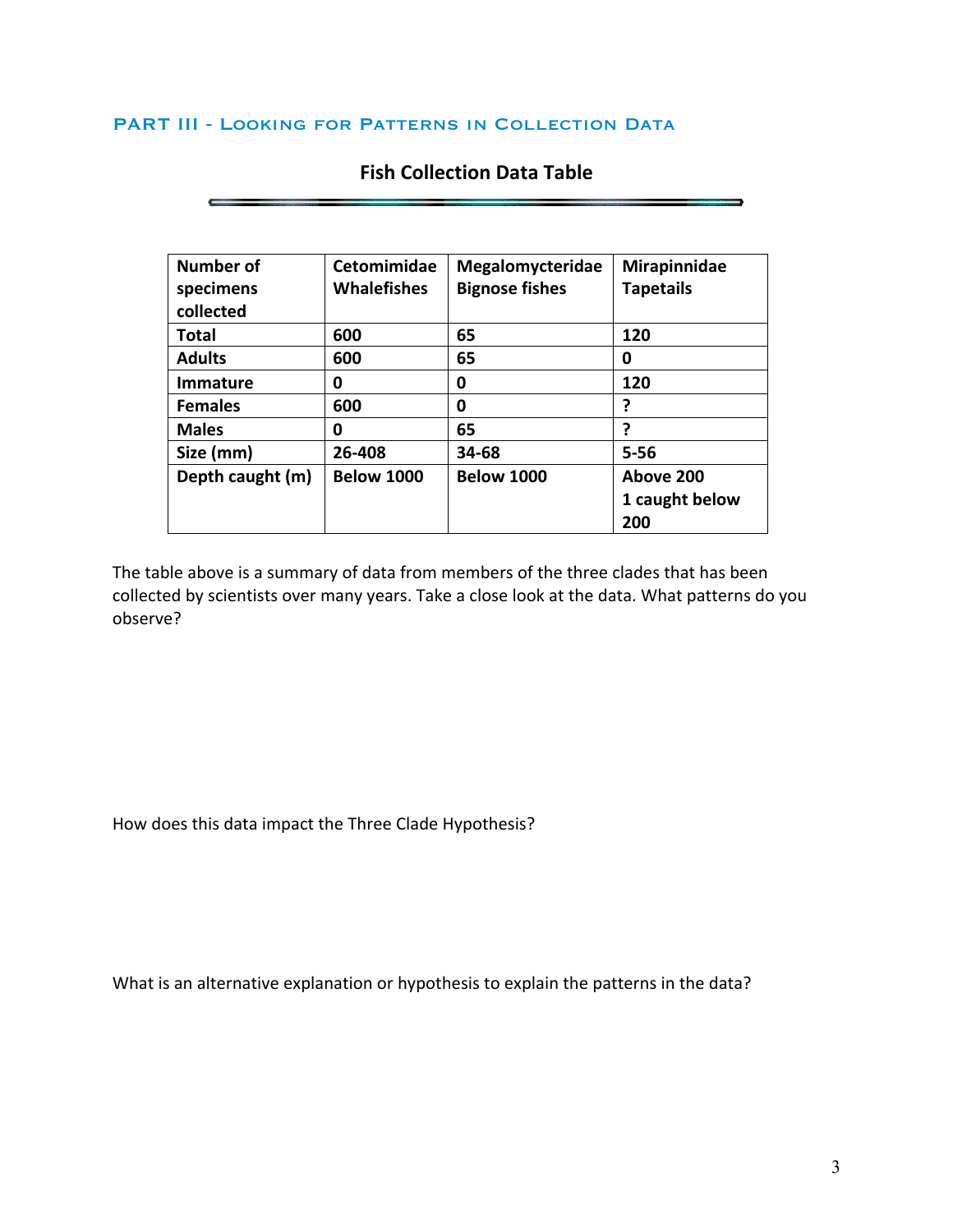#### PART III - LOOKING FOR PATTERNS IN COLLECTION DATA

# **Two
Hypotheses
to
Test**

1. *Three
Clade
Hypothesis*

*2.
Single
Clade
Hypothesis*

What types of data would you like to collect to help you test the hypotheses?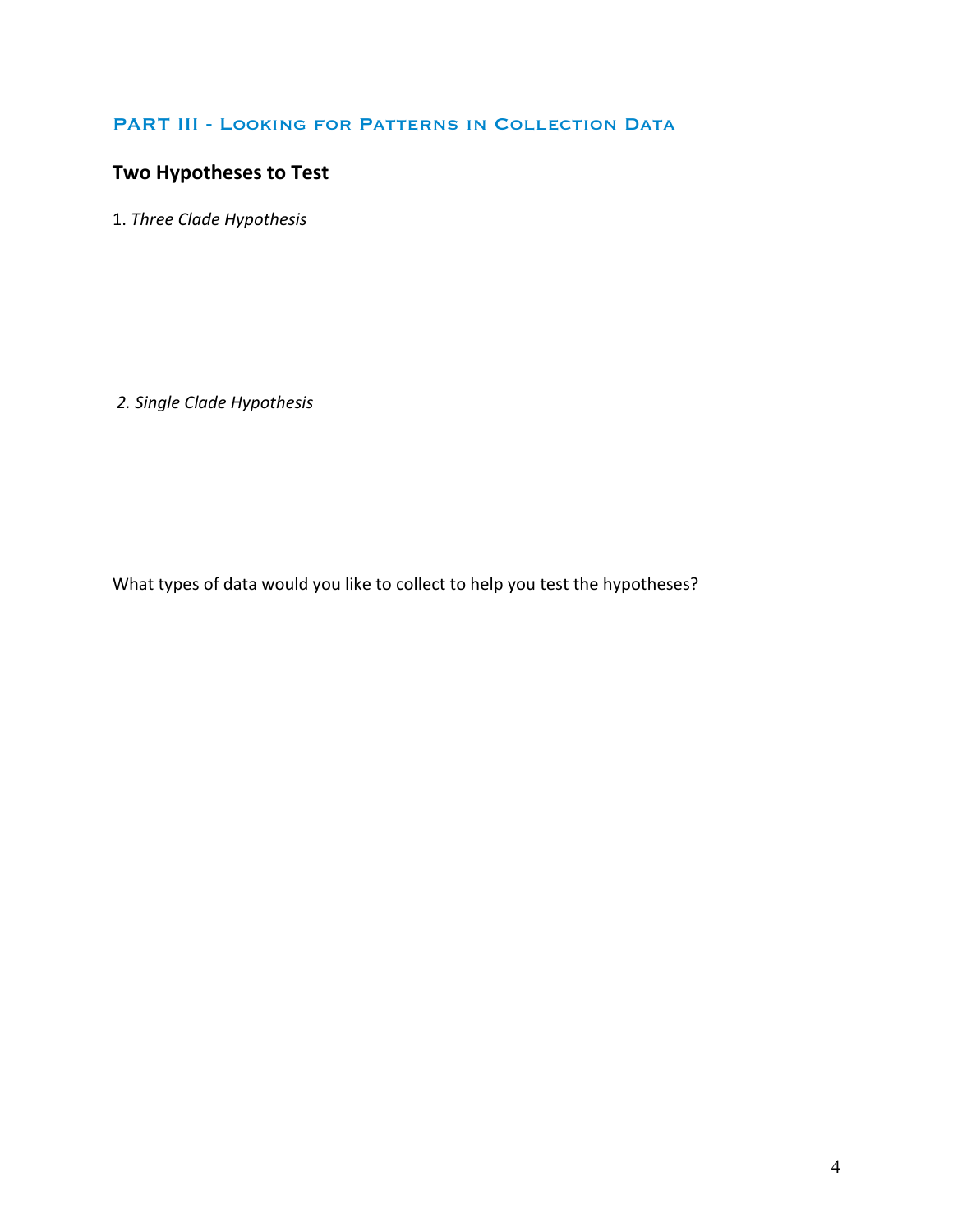#### PART IV - Testing Hypotheses – Using Morphology

## **Testing
Hypotheses
Using
Morphology**

Testing hypotheses involves using different types of data to evaluate each explanation. You will use
three
different
types
of
morphological
data
to
test
the
two
hypotheses
that
explain
the classification
and
relatedness
of
the
deep
sea
fish
specimens:
gut,
muscle,
and
gill.

## **Gut
Morphology**

Use the Gut Morphology Card to make observations about each fish group's internal anatomy associated with feeding. In the table below, use a checkmark "√" to indicate which fishes have a normal presence of the feature. If a fish does not have a feature, leave it blank. If the feature is
an
unusual
size
or
shape
make
a
note
in
the
table.

| <b>Feature</b>            | <b>Whalefishes</b> | <b>Bignose fishes</b> | <b>Tapetails</b> |
|---------------------------|--------------------|-----------------------|------------------|
| <b>Stomach</b>            |                    |                       |                  |
| <b>Esophagus</b>          |                    |                       |                  |
| <b>Liver</b>              |                    |                       |                  |
| Intestine                 |                    |                       |                  |
| <b>Other observations</b> |                    |                       |                  |

What
inference
might
you
make
about
the
feeding
habits
of
each
fish?

What do these data suggest about the accuracy of each hypothesis?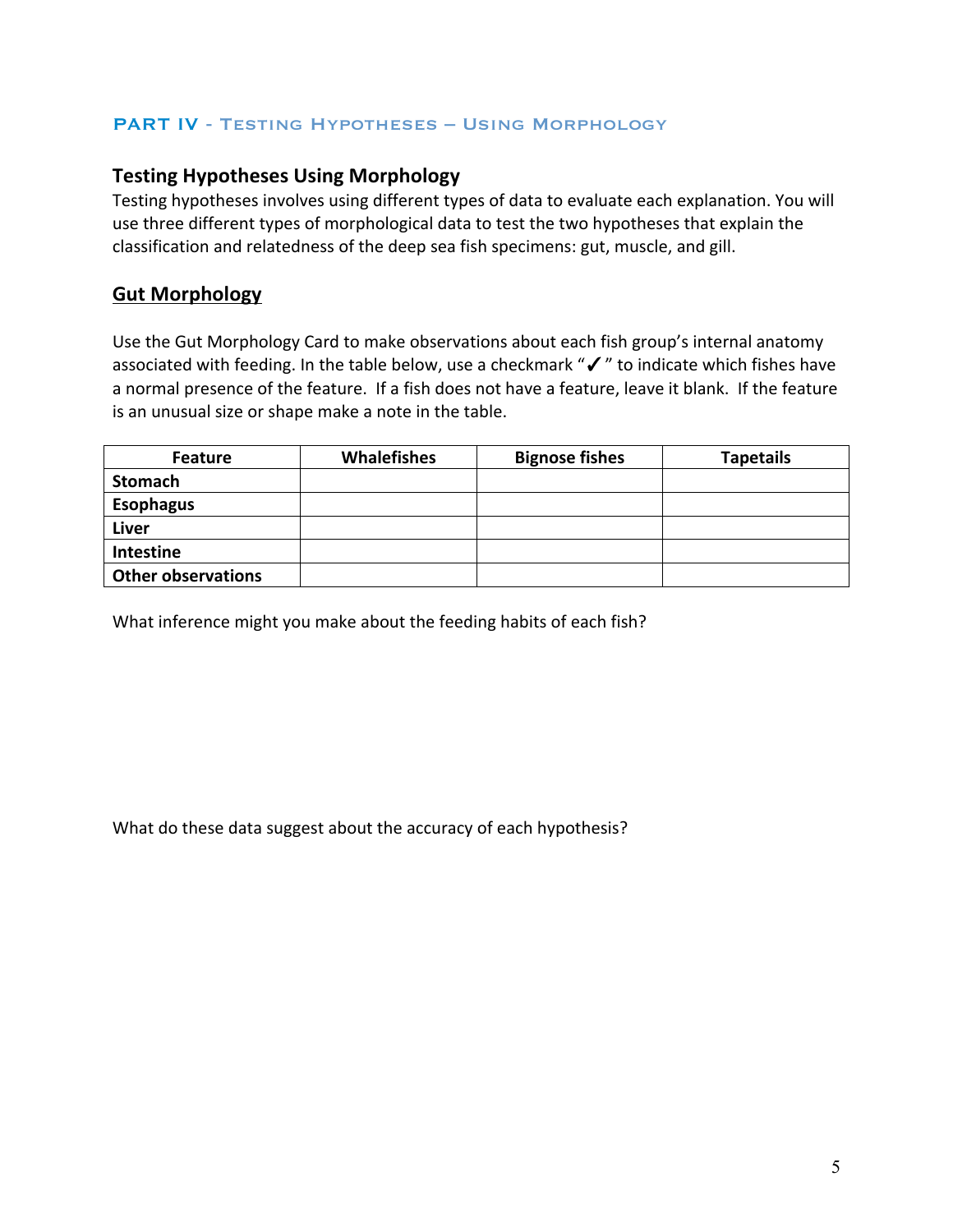# **Muscle
Morphology**

Use
the
Muscle
Morphology
Card
to
make
observations
about
the
relative
proportion
of
red muscle tissue visible in each type of fish. Use a checkmark "√" to record your observations.

| <b>Visible Red Muscle</b>  | <b>Whalefishes</b> | <b>Bignose fishes</b> | <b>Tapetails</b> |
|----------------------------|--------------------|-----------------------|------------------|
| <b>Proportionally high</b> |                    |                       |                  |
| <b>Proportionally low</b>  |                    |                       |                  |

What inference could you make about the swimming capabilities of each group of fish?

What do these data suggest about the accuracy of each hypothesis?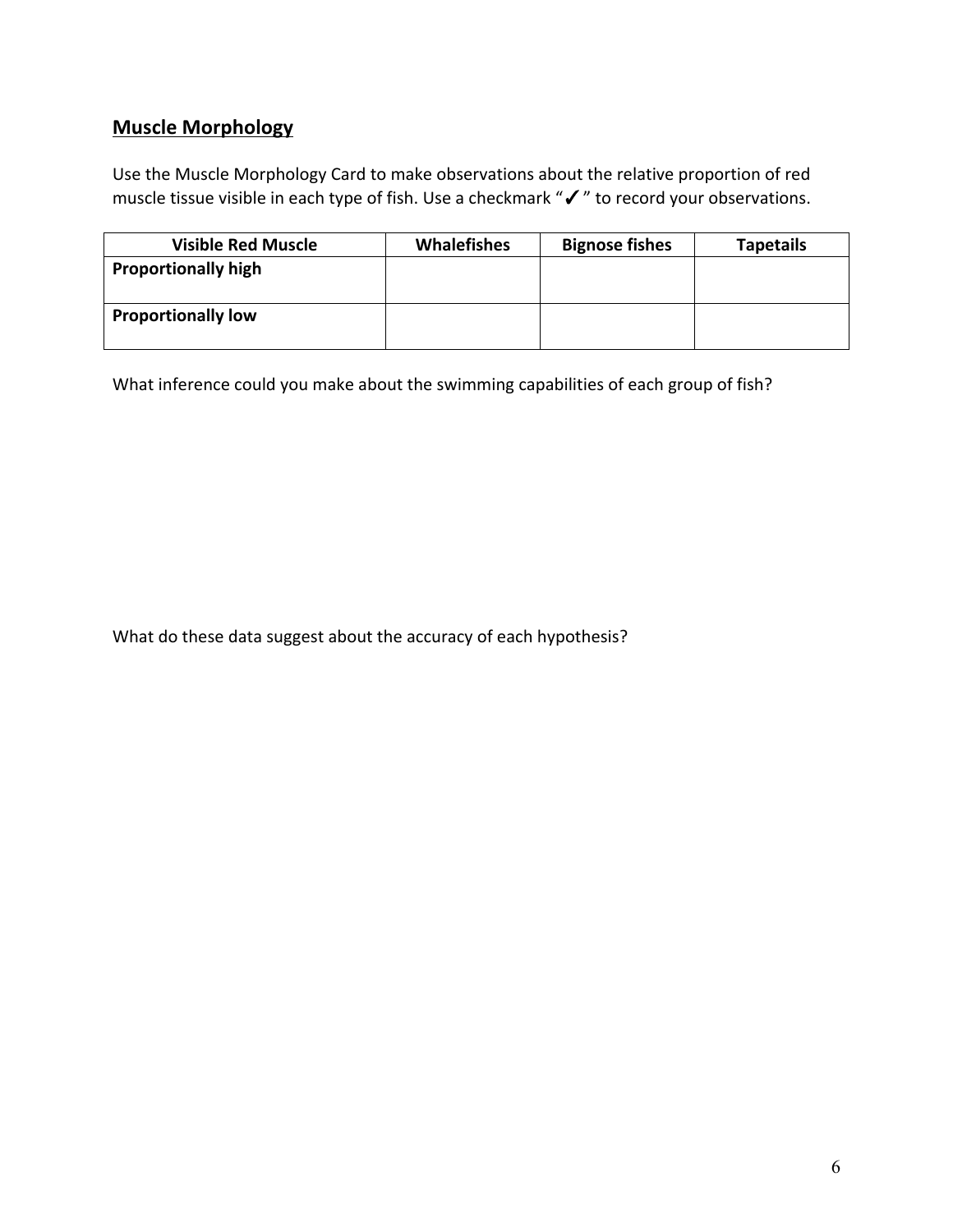# **Gill Arch Morphology
– Looking
for
transitional
specimens**

Use the Gill Arch Morphology Cards to make observations about the structures and locations of specific features in the gill arches of these fishes. In the table below, record whether each specimen has a **tongue** or no tongue; the **orientation of the bone** (horizontal, vertical, or the angle from horizontal); and the **shape of the gill rakers** (e.g. thick or thin, forked or conical, smooth
or
toothed).

| Feature            | Specimen 1 | Specimen 2 | Specimen 3      | Specimen 4      |
|--------------------|------------|------------|-----------------|-----------------|
|                    | Whalefish  | Tapetail   | Young Whalefish | Young Whalefish |
| Tongue             |            |            |                 |                 |
|                    |            |            |                 |                 |
| Bone 1             |            |            |                 |                 |
|                    |            |            |                 |                 |
| <b>Gill Rakers</b> |            |            | cannot          |                 |
|                    |            |            | determine       |                 |

Is it possible to order the specimens in a way that shows a transition from a larval form to adult (e.g.
Tapetail
to
Whalefish)?
If
so,
list
the
specimens
in
the
order you
suspect
represents
how they
would
develop.

What do these data suggest about the accuracy of each hypothesis?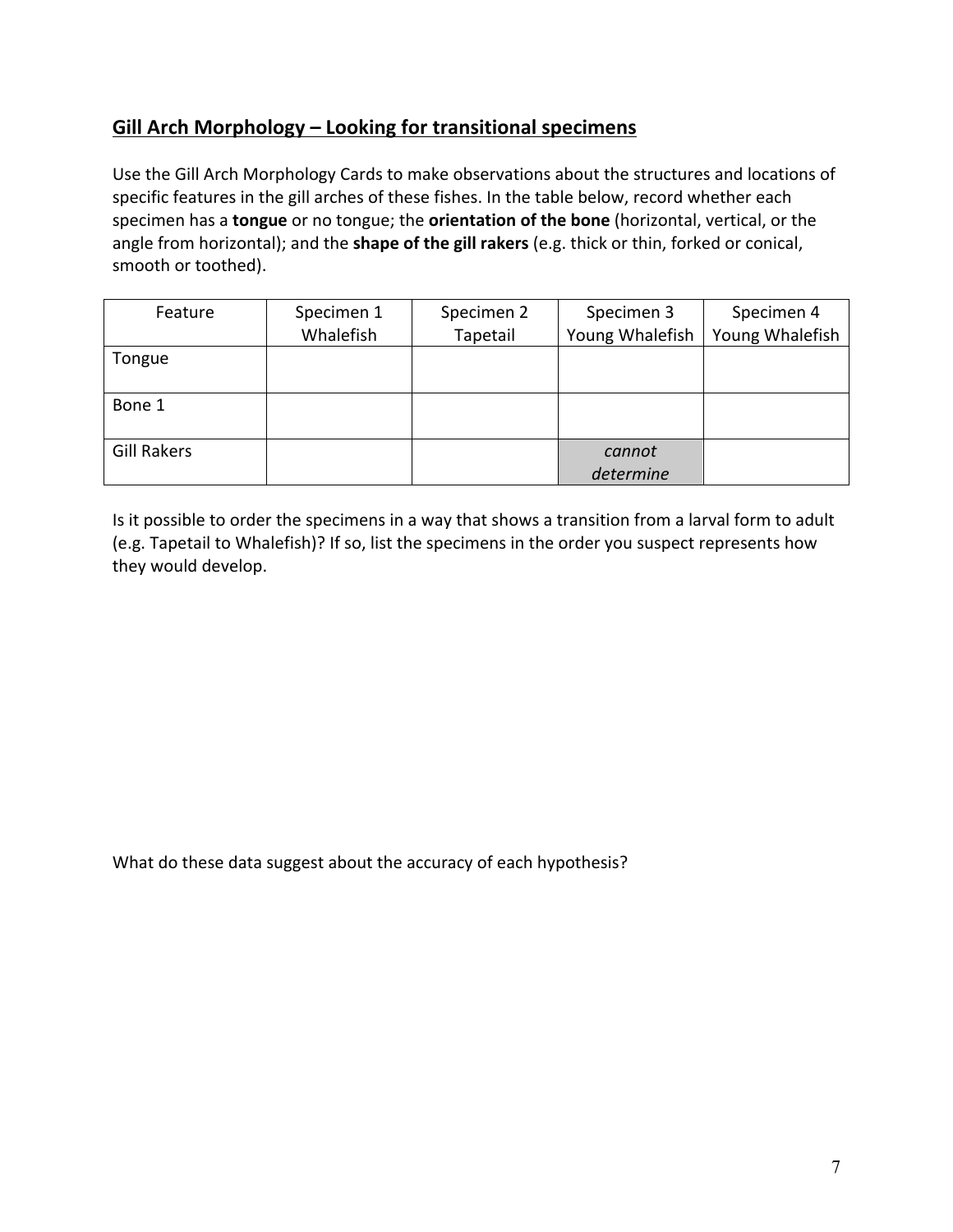# **External
Morphology
Revisited**

**Summary
of
Observations**

What inferences can you make about how the fishes are related? What do these data suggest about
the accuracy
of
each
hypothesis?

What other lines of morphological evidence would you seek in order to further test the two hypotheses?

What
new
questions
should
be
explored?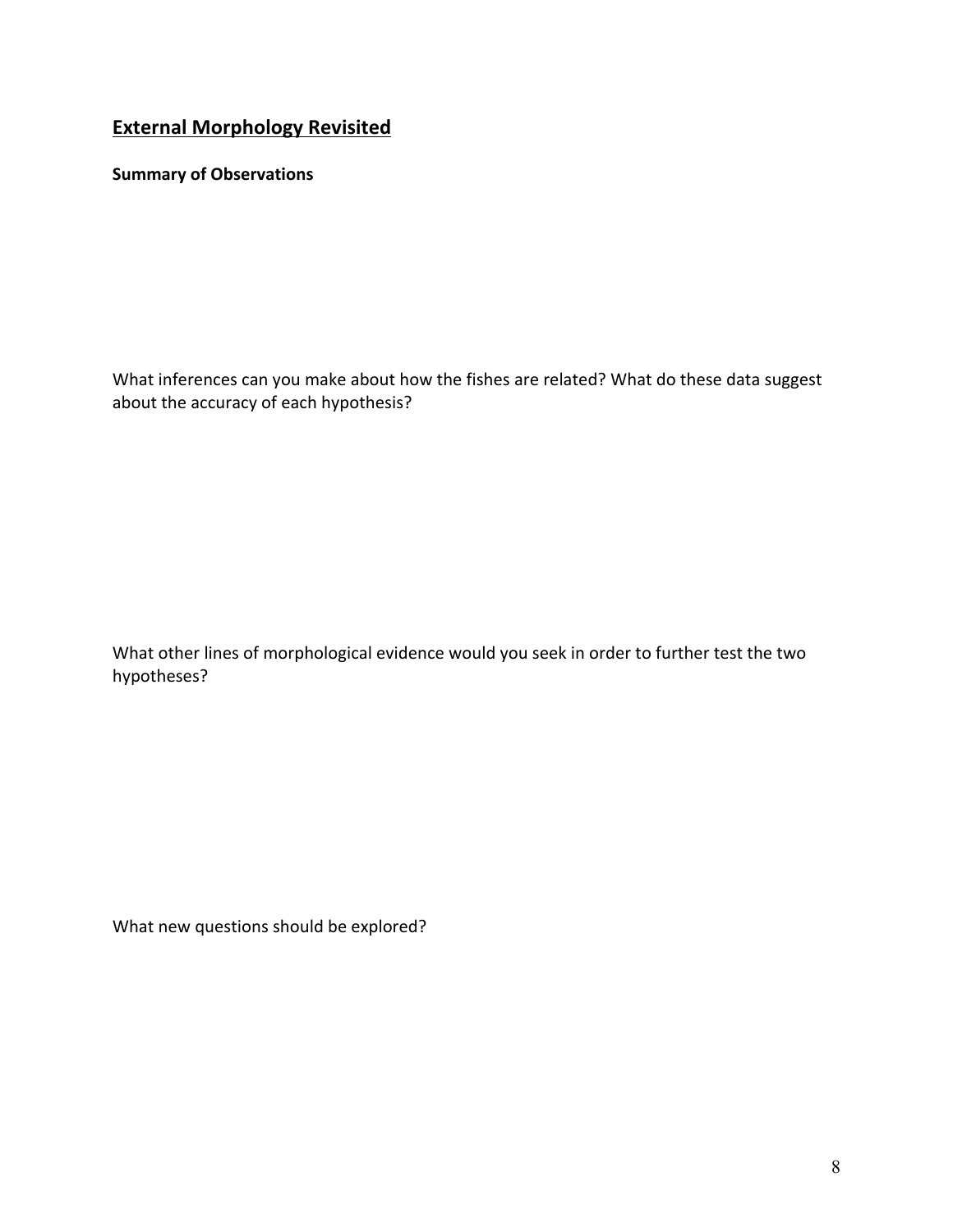#### PART V - Testing Hypotheses – Using Phylogenetic Trees

## **An
Exercise
in
Tree
Interpretation**

Phylogenetic trees are another line of evidence that can be used to test hypotheses about the classification
and
evolution
of
organisms.
Before
looking
at
the
real
fish
phylogenetic
data, practice
your
skill
at
tree
interpretation
using
the
two
trees
below.

Which
tree
best
supports
the
Three
Clade
Hypothesis?

Which
tree
best
supports
the
Single
Clade
Hypothesis?

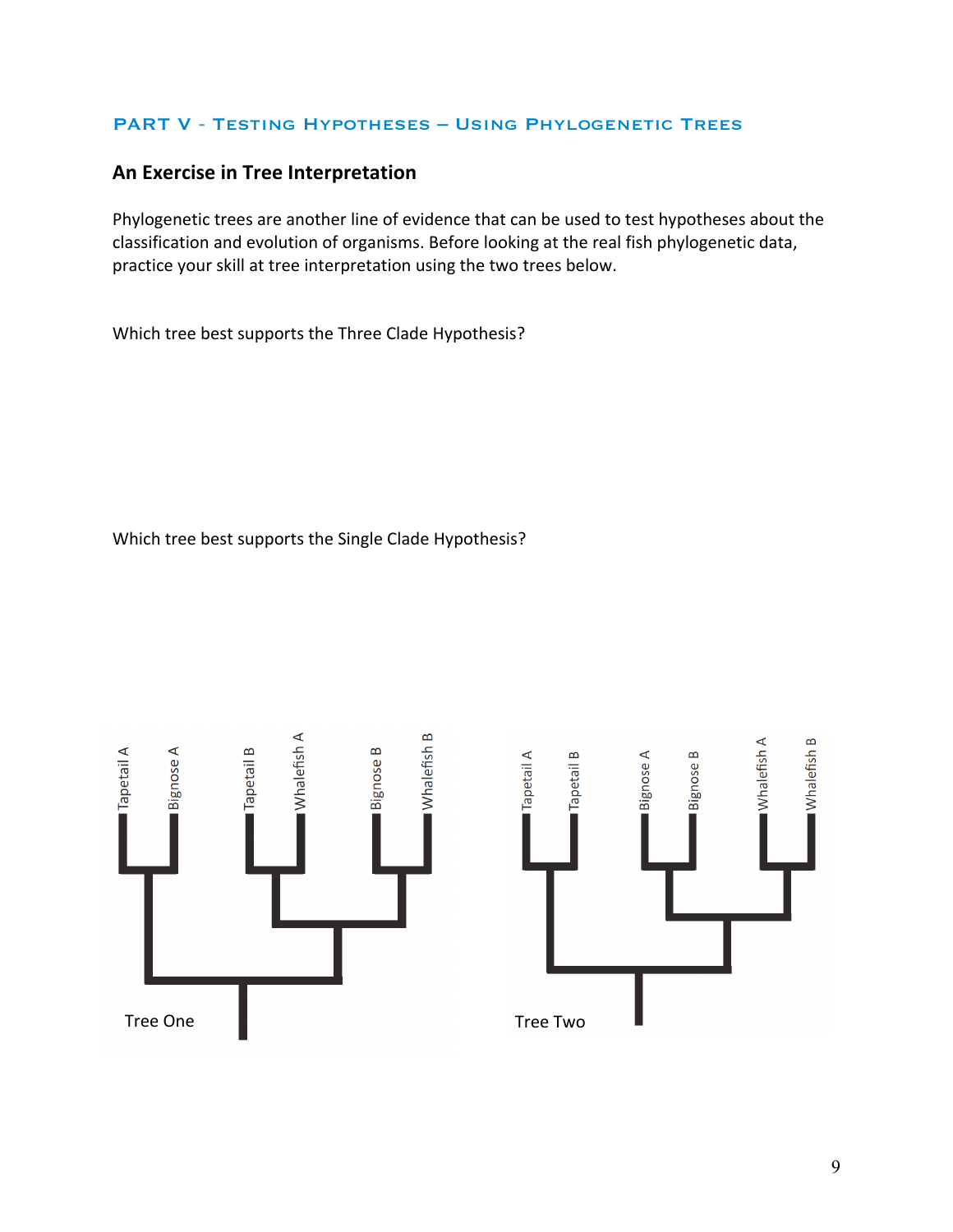#### PART V - Testing Hypotheses – Using Phylogenetic Trees

## **Phylogenetic
Trees**

The
following
is
a
real
phylogenetic
tree
based
on
ribosomal
DNA.
Create
a
color‐coded
key
for each of the fish groups; Whalefishes, Bignose fishes, and Tapetails, and then use the Deep Sea Specimen Key to identify each fish species in the tree by color.



Maximum Likelihood tree based on partial 16s ribosomal DNA sequences. Numerals beside internal branches indicate bootstrap values (only 50% and above are shown) based on 1000 replicates.

Look closely at the patterns that appear on the tree. Which hypothesis does this tree best support?